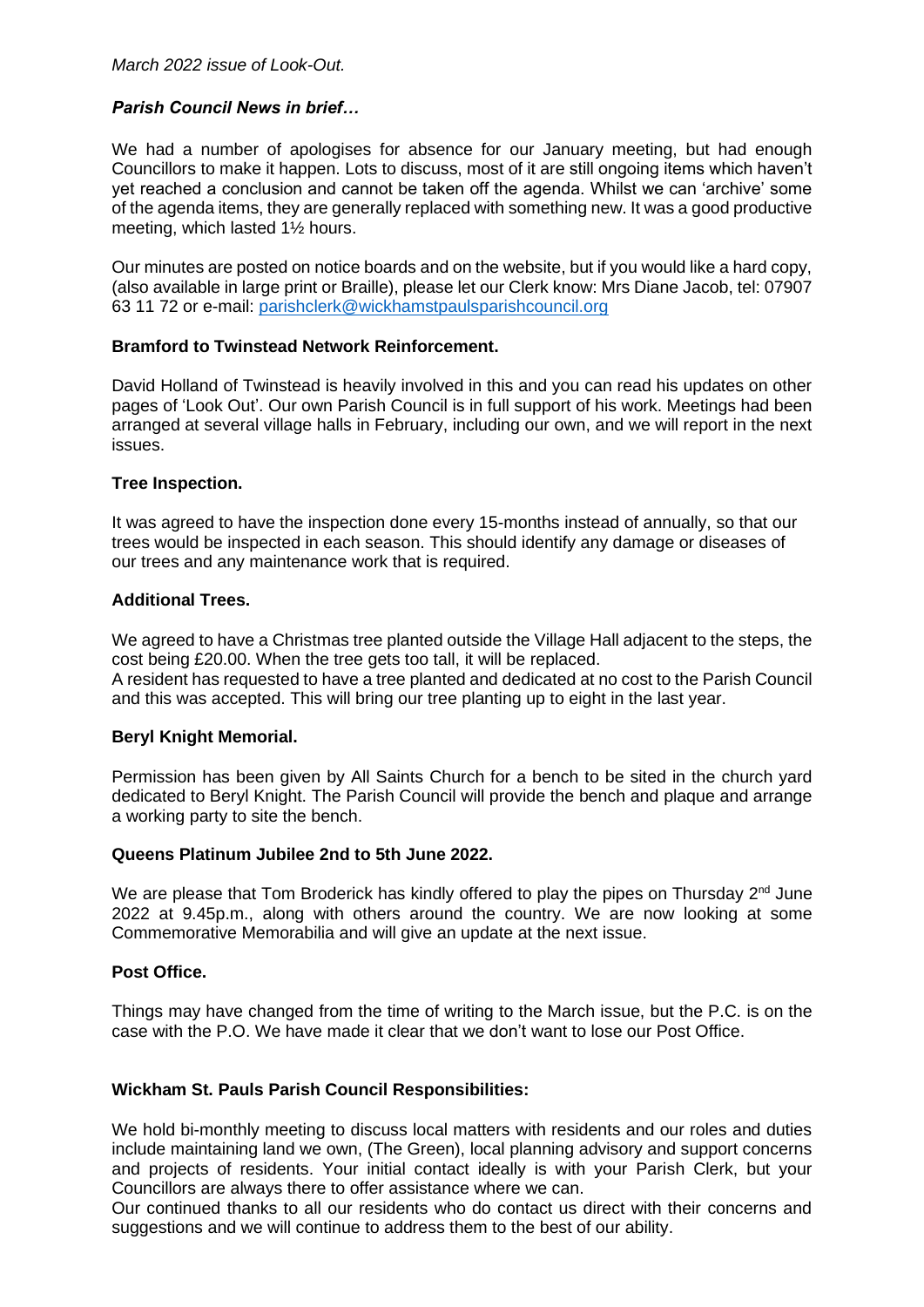## *Useful contacts….*

Clerk: Diane Jacob, 07907 631172 [parishclerk@wickhamstpaulsparishcouncil.org](mailto:parishclerk@wickhamstpaulsparishcouncil.org) Chairman: Derek Stokes tel: 269284 [derekstokes@wickhamstpaulsparishcouncil.org](mailto:derekstokes@wickhamstpaulsparishcouncil.org) Vice-Chairman: Martin Cooper tel: 269236 [martincooper@wickhamstpaulsparishcouncil.org](mailto:martincooper@wickhamstpaulsparishcouncil.org) Councillor: Janice Barlow [janicebarlow@wickhamstpaulsparishcouncil.org](mailto:janicebarlow@wickhamstpaulsparishcouncil.org) Councillor: Paul Snazell [paulsnazell@wickhamstpaulsparishcouncil.org](mailto:paulsnazell@wickhamstpaulsparishcouncil.org)<br>
Councillor: Ian Ward<br>
ianward@wickhamstpaulsparishcouncil.org lan Ward **ightarrow [ianward@wickhamstpaulsparishcouncil.org](mailto:ianward@wickhamstpaulsparishcouncil.org)** 

Wickham St Pauls Parish Council website: [www.e-voice.org.uk/wickham-st-pauls](http://www.e-voice.org.uk/wickham-st-pauls)

#### **Vacancy.**

We are sad to lose Angela Johnstone as a Councillor as she will be leaving the village. She has served the council well and will be missed not only as a colleague, but as a good neighbour and special friend. We wish her all the best for the future.

This means that we do have a vacancy on our council, here is the official statement.

# **NOTICE OF CASUAL VACANCY**

Wickham St Paul Parish Council NOTICE IS HEREBY GIVEN that a vacancy has occurred in the office of Parish Councillor for Wickham St Paul Parish Council. An election to fill the vacancy will be held if ten local government electors for the electoral area so request. Such request should be made in writing and must include name, address and signature.

Requests must be submitted to the:

Proper Officer (Chief Executive) of Braintree District Council Causeway House Bocking End Braintree CM7 9HB.

There was a deadline for receipt of requests as no later than 5:00pm on 16 February 2022. However, if the vacancy has not been filled and if you would like further information, then please contact:

Mrs D Jacob Clerk to Wickham St Paul Parish Council 5 Crocklands Greenstead Green Halstead CO9 1QY

Please see our village notice board for further and full details.

#### *Other News….*

We have installed several planters near the pond adjacent to the Village Hall. Some have had bulbs planted, but we invite anyone to fill the remaining ones with plants, roses, shrubs, bedding plants, please feel free. It will make a really nice communal garden.

## **Belchamp Morris.**

Just when you thought that they were a memory in the distant past, the Belchamp Morris are up and running again like a phoenix rising from the fire, albeit a very small fire and an even smaller phoenix.

We've had several dances out and have been to Norwich and Ely and are in great demand. (It's amazing how desperate people are to get out after 2-years of lock down!)